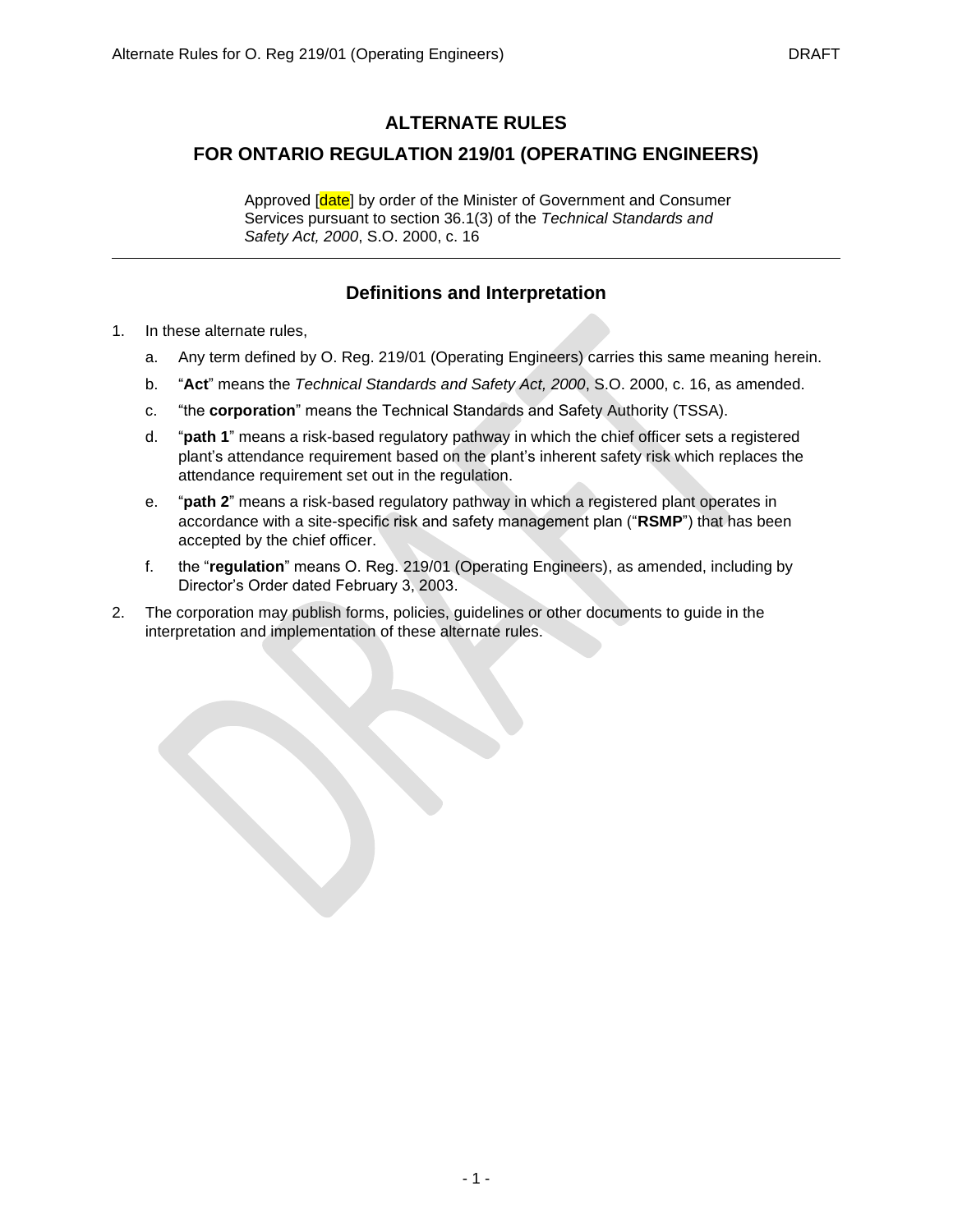## **PART 1:**

## **Alternate Rules for Path 1 & Path 2**

## **General**

- 1. A user of a plant registered under subsection 4(1) of the regulation may apply to the chief officer for the plant to be governed by path 1 or path 2.
- 2. A path 1 or path 2 application shall be in the form established by the corporation, include all required supporting information and documents, and must include all required fees.
- 3. If an applicant has satisfied the requirements for the plant to be governed by path 1 or path 2, as the case may be, the chief officer shall issue an acceptance letter, which, pursuant to subsection 6(6) of the Act, may include restrictions, limitations and conditions.
- 4. Upon receipt of an acceptance letter from the chief officer, the applicant shall confirm to the Chief officer, in the manner and timeframe set out in the acceptance letter, whether it agrees to be governed by path 1 or path 2, failing which the plant shall remain subject to the regulation in its entirety.
- 5. Once an applicant confirms it agrees to be governed by path 1 or path 2, the user of the subject plant shall thereafter comply with the applicable alternative rules and any restrictions, limitations or conditions contained in the acceptance letter.
- 6. A plant governed by path 1 or path 2 shall be exempt from compliance with those provisions of the regulation specified in the acceptance letter and from any other requirements of the regulation that conflict with the requirements of the acceptance letter.
- 7. The chief officer may suspend or revoke a plant's acceptance to be governed by path 1 or path 2 in accordance with subsection 6(7) of the Act or if any of the restrictions, limitations and conditions of the acceptance letter are not met.
- 8. A plant user authorized to be governed by path 1 or path 2 may elect to no longer be governed by path 1 or path 2 and instead be governed by the regulation upon giving 30 days notice to chief officer.

## **Path 1 Rules**

- 9. A path 1 application must include technical details regarding the plant and any other information required by the chief officer to determine the plant's safety risk.
- 10. The chief officer shall not grant acceptance for a plant to be governed by path 1 unless he or she has sufficient information to determine an appropriate staffing level for the plant.
- 11. A path 1 acceptance letter shall set out requirements related to plant staffing that shall supersede the plant staffing requirements set out in the regulation.
- 12. If any of information included in a path 1 application changes or is no longer accurate, the plant user shall notify the chief officer 15 days prior to the change, or as soon as practicable after an unplanned change.
- 13. The chief officer may revise a path 1 plant staffing requirement if the chief officer is of the opinion that the plant's safety risk has materially changed, based on any information available to the chief officer. The chief officer shall provide notice that is reasonable in the circumstances of any such change in the plant's staffing requirement, considering the magnitude of the change, the impact on the plant and the interests of public safety.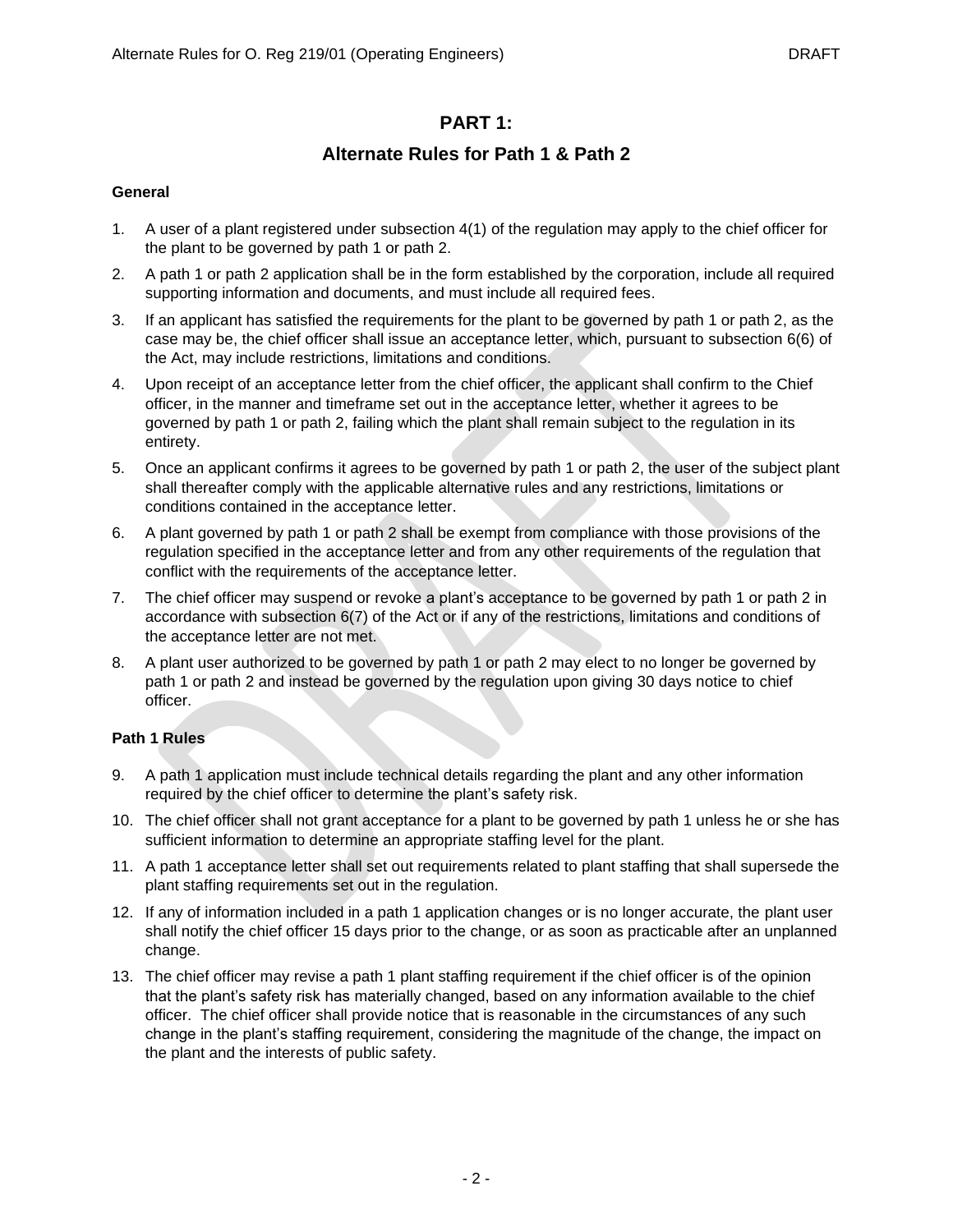## **Path 2 Rules**

- 14. At minimum, a path 2 application shall include the following:
	- a. submission of an RSMP that
		- i. is prepared in accordance with CSA standard Z767-17 (Process Safety Management) or a successor standard specified by the chief officer;
		- ii. is in the form established by the corporation and in accordance with any applicable guidance materials;
		- iii. describes the safety hazards associated with the plant
		- iv. sets out the plant user's plan for managing those safety hazards;
		- v. describes the qualifications of operating engineers, operators and other plant personnel proposed to staff the plant; and
		- vi. shall be prepared and approved by a professional engineer lawfully entitled to practice in Ontario and shall bear the signature and seal, or the electronic equivalent, of the professional engineer.
- 15. A path 2 acceptance letter shall require the applicant to comply with the plant's RSMP, subject to any restrictions, limitations and conditions contained in the acceptance letter, which supersede the requirements of the RSMP.
- 16. Subject to the preceding rule, a path 2 acceptance letter shall permit the plant to be staffed in accordance with the RSMP for the plant, which shall supersede the plant staffing requirements set out in the regulation.
- 17. The chief officer may establish what changes to a path 2 plant or to factors that may affect its RSMP require the plant user to notify the chief officer of the changes and/or submit a revised RSMP. The chief officer may require a path 2 plant user to affirm on a periodic basis that its RSMP remains accurate, reliable and appropriate for the plant.
- 18. A path 2 plant user shall provide any records or documents produced as a result of the audit process associated with the RSMP to the chief officer upon request.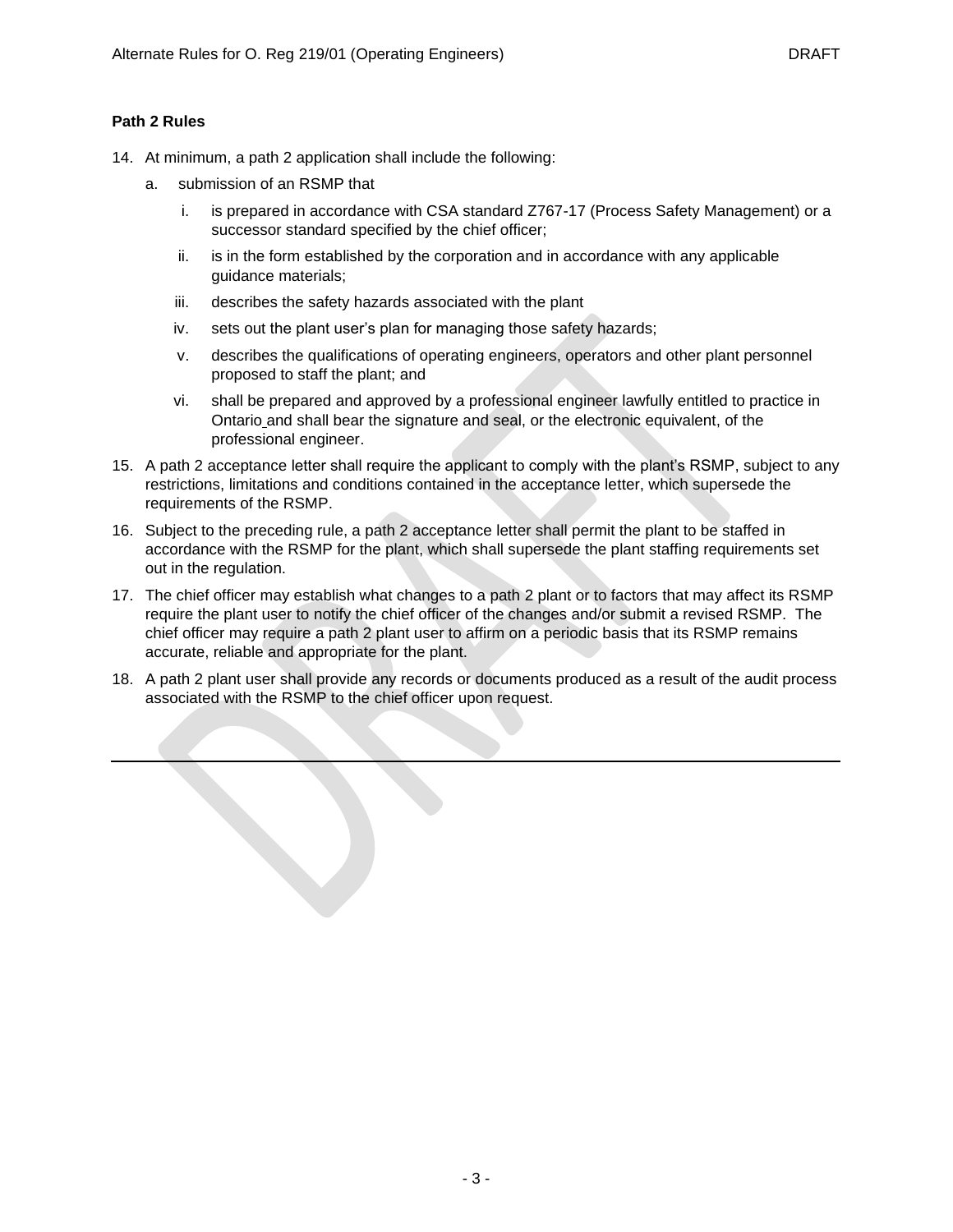# **PART 2:**

# **Alternate Rules for Certification Requirements**

- 1. Persons referred to in the following provisions of the regulation may elect to instead comply with the requirements set out in Alternate Table 8:
	- a. the clause 26(1)(a) requirement for the chief officer to issue a certificate of qualification to a person who provides proof satisfactory to the chief officer of having the experience required in Table 8;
	- b. the section 29 requirement for the chief officer to issue an equivalent certificate of qualification to an applicant from another province or territory of Canada that is of a class that authorizes the holder to perform the work and duties, on the basis of the requirements in Table 8, that the holder is qualified to perform in Ontario;
	- c. the subsection 31(3) requirement that an application for a certificate of qualification meet the applicable requirements set out in Table 8;
	- d. the power under section 32 for the chief officer to include a portion of the time spent by an applicant for a certificate of qualification in completing an approved course of training as qualifying experience under Table 8.
- 2. Alternate Table 8 referred to in section 1 is as follows:

## ALTERNATE TABLE 8

## OPERATING ENGINEERS AND OPERATORS PRACTICAL OPERATING EXPERIENCE AND SERVICE TIME REQUIREMENTS FOR CERTIFICATION

### *Definitions applicable to Alternate Table 8*

- 1. In this table:
	- a. "First class plant" means a plant which requires a first class operating engineer to be employed as a chief operating engineer;
	- b. "Second class plant" means a plant which requires a second class operating engineer to be employed as a chief operating engineer;
	- c. "Third class plant" means a plant which requires a third class operating engineer to be employed as a chief operating engineer;
	- d. "Fourth class plant" means a plant which requires a fourth class operating engineer to be employed as a chief operating engineer;
	- e. "Class A refrigeration plant" means a plant which requires a Class A refrigeration operator to be employed as a chief operator;
	- f. "Class B refrigeration plant" means a plant which requires a Class B refrigeration operator to be employed as a chief operator;

| <b>Certificate</b>                             | Qualifying Practical Experience Time Required for Certification                                |
|------------------------------------------------|------------------------------------------------------------------------------------------------|
| 1 <sup>st</sup> Class<br>Operating<br>Engineer | The practical experience required to become a first class operating engineer is as<br>follows: |
|                                                | 4,800 hours as a chief operating engineer in a second class plant; or<br>а.                    |
|                                                | 4,800 hours as a second class operating engineer in a first class plant<br>b.                  |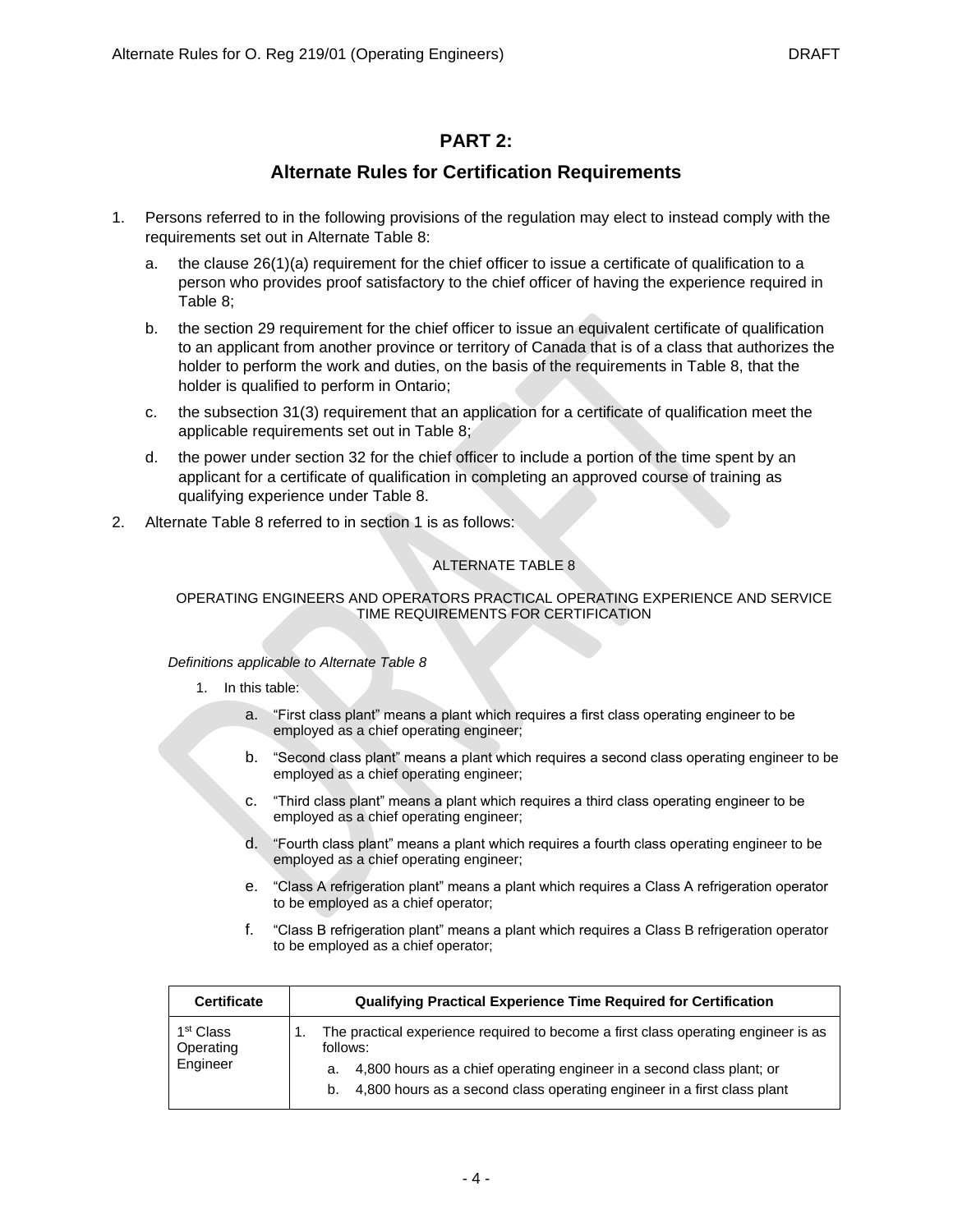| 2 <sup>nd</sup> Class<br>Operating<br>Engineer | 2.<br>The practical experience required to become a second class operating engineer is<br>as follows:<br>2,880 hours as a chief operating engineer in a third class plant; or<br>a.                                                                                                              |
|------------------------------------------------|--------------------------------------------------------------------------------------------------------------------------------------------------------------------------------------------------------------------------------------------------------------------------------------------------|
|                                                | 2,880 hours as a third class operating engineer in a second or first class<br>b.<br>plant                                                                                                                                                                                                        |
| 3rd Class<br>Operating<br>Engineer             | The practical experience required to become a third-class operating engineer is<br>3.<br>as follows:<br>1,920 hours as a chief operating engineer in a fourth class plant<br>a.<br>1,920 hours as a fourth class operating engineer in a third class, second<br>b.<br>class or first class plant |
| 4 <sup>th</sup> Class<br>Operating<br>Engineer | The practical experience required to become a fourth-class operating engineer is<br>4.<br>as follows:<br>1,920 hours as a trainee in a fourth class, third class, second class or first<br>a.<br>class plant                                                                                     |
| <b>Refrigeration A</b><br>Operator             | The practical experience required to become a Class A refrigeration operator is as<br>5.<br>follows:<br>1,920 hours as a refrigeration Class B operator in a class A refrigeration<br>a.<br>plant or a class B refrigeration plant                                                               |
| Refrigeration B<br>Operator                    | The practical experience required to become a Class B refrigeration operator is as<br>6.<br>follows:<br>1,440 hours as a trainee in a class A refrigeration plant or a class B<br>a.<br>refrigeration plant                                                                                      |
| Compressor<br>Operator                         | The practical experience required to become a compressor operator is as follows:<br>7.<br>1,440 hours as a trainee in a compressor plant<br>a.                                                                                                                                                   |
| <b>Steam Traction</b><br>Operator              | 8.<br>The practical experience required to become a steam traction operator is as<br>follows:<br>160 hours as a trainee in a steam powered traction plant<br>$a_{-}$                                                                                                                             |
| <b>Steam Turbine</b><br>Operator               | 9.<br>The practical experience required to become a steam turbine operator is as<br>follows:<br>160 hours as a trainee in a plant with a steam turbine.<br>a.                                                                                                                                    |

## NOTES TO ALTERNATE TABLE 8

*Requirements relating to the Testimonial of Qualifying Experience*

- 1. The person signing a Testimonial of Qualifying Experience on behalf of an applicant for a certificate of qualification (the "applicant's supervisor") must be able to attest that the applicant has acquired the necessary experience as set out herein and in accordance with any applicable policy or guidelines.
- 2. The applicant's supervisor signing off on Testimonial of Qualifying Experience must hold a certificate that is equal to or higher than the certificate that the applicant is applying for.
- 3. In the case where the applicant's supervisor does not hold a certificate of qualification under the regulation (e.g. the applicant is a plant chief), the applicant's supervisor is to sign the Testimonial of Qualifying Experience attesting that the applicant has gained the required qualifying experience time.

### *Type of qualifying experience*

4. The chief officer may establish the proportion of experience that must be obtained by an applicant on particular regulated technologies.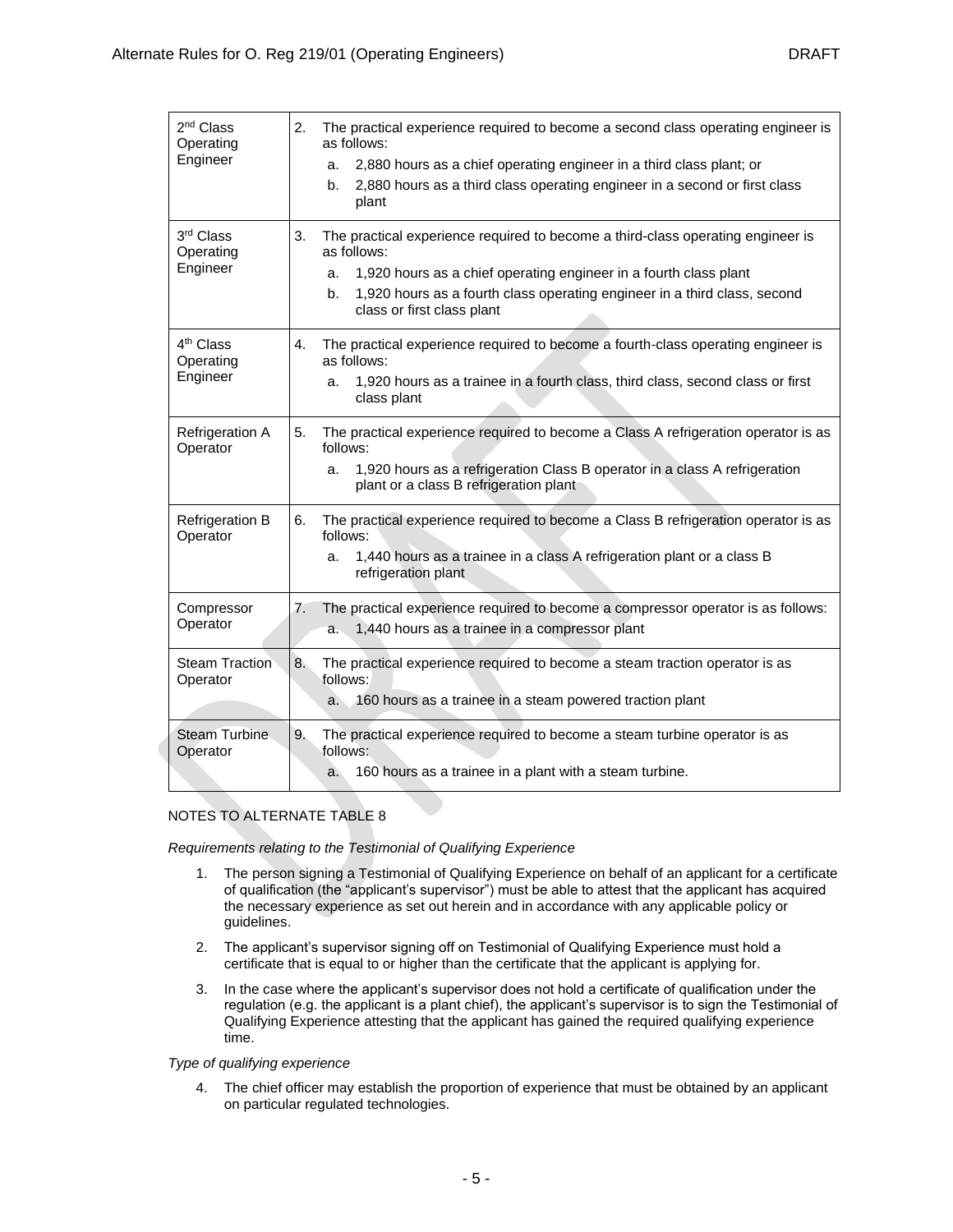#### *Equivalency and qualifying time reductions*

- 5. An individual who holds a marine engineer certificate of competency may be issued an equivalent operating engineer's certificate of qualification if the individual:
	- a. presents an equivalent level of marine engineer certificate of competency;
	- b. passes an exam required by the chief officer; and
	- c. submits a completed Testimonial of Qualifying Experience by the applicant's supervisor demonstrating the quality of their experience as satisfactory to the chief officer.
- 6. The chief officer may, in accordance with established policies and requirements, recognize (a) qualifying experience acquired from plants outside of Ontario; and (b) qualifying experience gained at unattended plants.
- 7. The chief officer may grant credit towards the required qualifying experience time if the applicant completes training courses approved by the chief officer.

#### *Minimum age*

8. Candidates for 4th Class Operating Engineer, Compressor Operator and Refrigeration Class B Operator examination must be at least 18 years of age.

#### *Exam pass validity period*

9. A passing grade on an examination that is a prerequisite for a certificate of qualification shall be valid for a period of five years or such other period as determined by the chief officer.